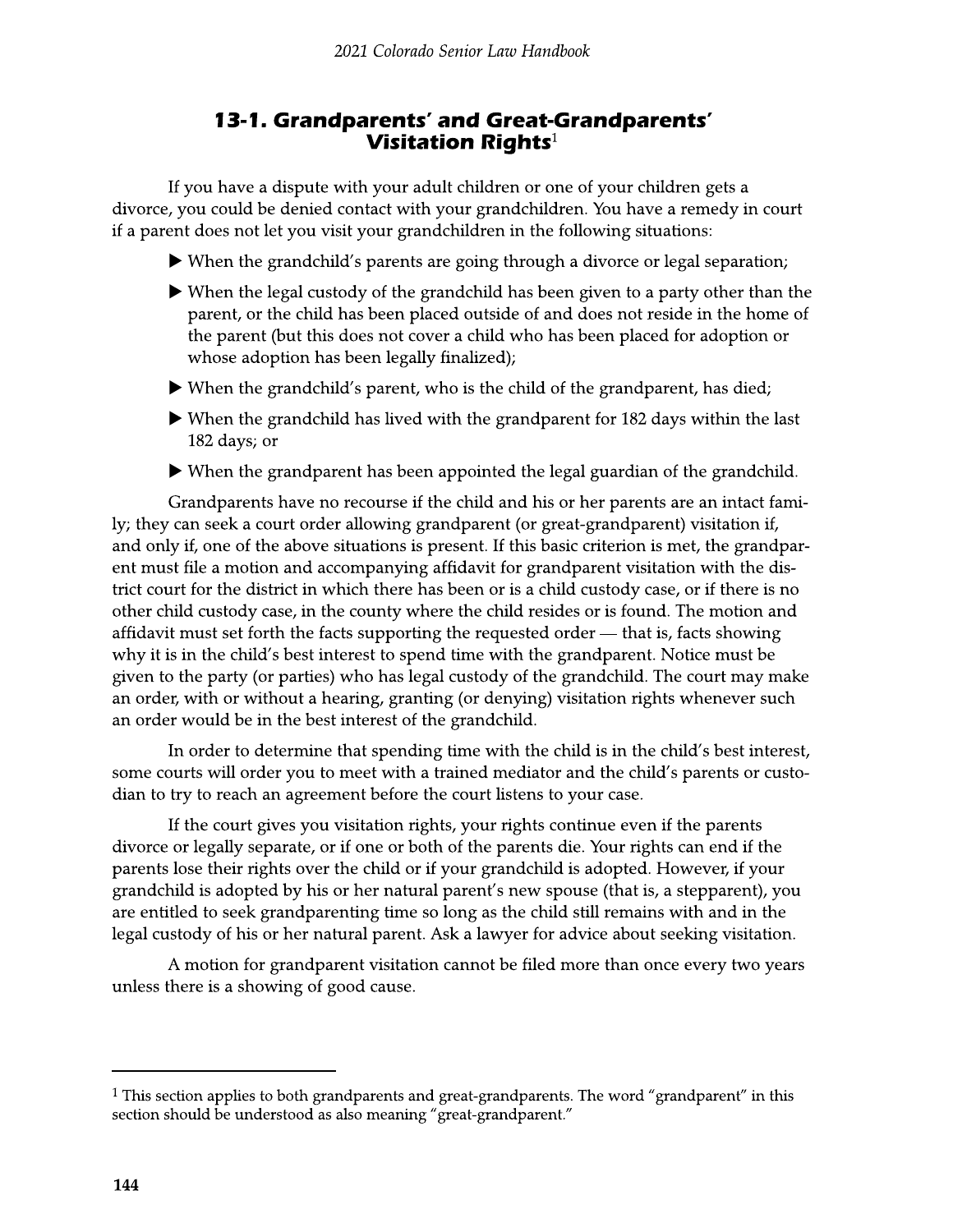If the grandchild's custodial parent does not comply with court-ordered visitation, the law provides various remedies. Under the grandparent visitation law, you may file a motion asking the court to enforce such visitation. If you prove that the grandchild's custodian has not complied with the visitation order, the court has some tools to remedy the situation and can:

- Impose additional terms and conditions consistent with the court's previous order:
- $\blacktriangleright$  Modify the previous order;
- $\blacktriangleright$  Require the violator to post bond or security to ensure future compliance;
- $\blacktriangleright$  Require that missed visitations be made up;
- Hold the violator in contempt of court and impose a jail sentence or bond; or
- $\blacktriangleright$  Award the person denied visitation his or her attorney fees.

Grandparents' rights vary by state. All states now have laws enabling grandparents to petition for visitation rights with their grandchildren, but there are great variations from state to state. Therefore, you will need to research grandparents' rights under the law of another state if your grandchildren live in another state and are subject to that state's laws.

# 13-2. Custody of Grandchildren

Sometimes grandparents may have to care for grandchildren permanently or temporarily. Seniors caring for grandchildren for a brief time should get written permission from at least one parent to authorize emergency medical care for the child. A simple signed and dated note will work. If a grandchild will be with the grandparent for more than a brief time, the grandparent should have authority to protect the child, especially if the parents will be difficult to reach. There is a general provision in Colorado law governing people with disabilities that allows the child's parents to delegate "any power regarding care, custody, or property of" the child. This includes, but is not limited to, the power to make health care decisions and may be effective for up to 12 months. However, the grandparent cannot consent to the marriage or adoption of the grandchild. Legal stationery stores, some legal aid offices, law firms, and some senior centers have forms for this purpose. The Colorado form can be found online. It is generally titled "Delegation of Power by Parent or Guardian."

If you expect to care for your grandchild for an extended time, you may want legal guardianship of the child. A legal guardianship gives you ultimate authority over the child's care and well-being. You may apply to a district court to become your grandchild's guardian. If the parents do not agree to the guardianship, you must show the court why the child needs a guardian. Once you are appointed as a guardian, only the court may terminate the appointment.

With or without a guardianship, you may qualify for Temporary Aid to Needy Families (TANF) and Medicaid coverage for a grandchild in your care. In unusual circumstances, grandparents may seek full legal custody of a grandchild. To win such a case, you must show that it is in the child's best interest to transfer custody to you.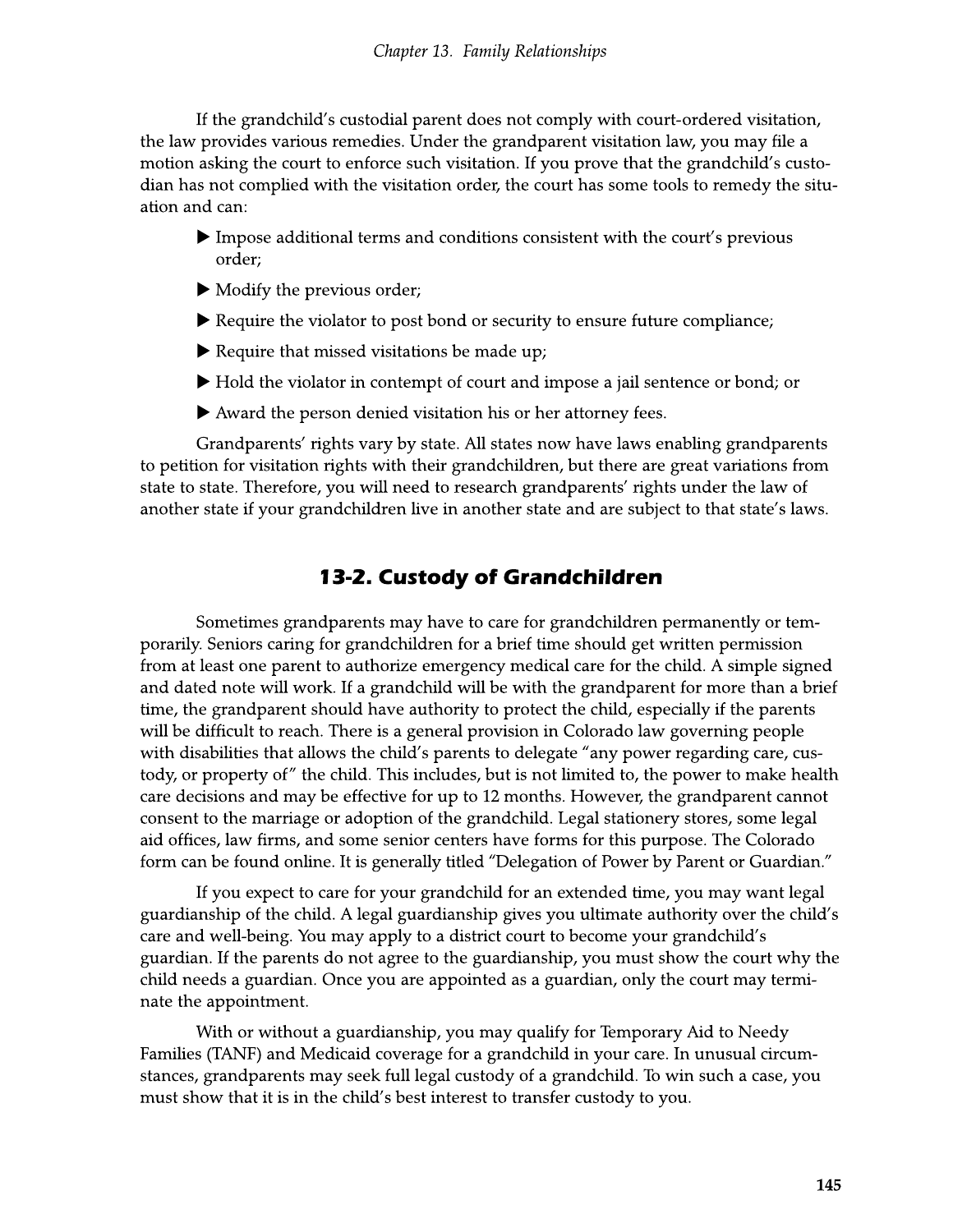To be able to request custody of your grandchild, your grandchild must no longer be in the custody of either of his or her natural parents, or you must have had physical custody of your grandchild for 182 days continuously. If you had physical custody of your grandchild for 182 days, then you must have filed a petition for custody within 182 days of the termination of such physical custody. Courts may show a preference for grandparents in determining custody for grandchildren as long as the child has been removed from the parents' care, and as long as the grandparents are appropriate, capable, willing, and available. When considering grandparents for custody, courts will take into consideration any credible evidence of past child abuse or neglect. The court also can order the child's parents to pay child support and your legal fees.

# 13-3. Divorce

Divorce has become more common in recent years. In Colorado, you do not have to prove that a failed marriage is anyone's fault. A "no-fault" divorce will be granted based on your inability to get along with each other. You merely state that the marriage is "irretrievably broken."

A divorce decree restores your status to that of a single person. It also divides marital property and debts and provides for maintenance (also called alimony or spousal support) when appropriate. The court will not order spousal support if neither party needs it, nor will they order spousal support if you can prove you cannot pay it. Spousal support can also be modified or terminated if the supporting spouse can prove a substantial change in circumstance that has affected his or her ability to pay.

For couples with minor children, divorce settles custody (now called allocation of parental responsibility); visitation (also called parenting time); and child support issues. In Colorado, child support ends at age 19. A court may not order a parent to pay college costs. Either spouse may receive temporary or permanent maintenance/spousal support, if he or she cannot support himself or herself through employment or assets. The court will first apply a formula that gives the lower-earning spouse 40 percent of the parties' combined incomes, multiplied by either 80 or 75 percent, for a duration based upon the length of the marriage. The court will then look at various other factors in deciding whether and how much maintenance (spousal support) to award.

You can get a divorce in Colorado if you or your spouse has been living in Colorado for at least 91 days prior to filing for divorce. This is true if you have been living in Colorado for at least 91 days before filing and your spouse has not.

The same laws and requirements apply to an action when filing for a legal separation. A legal separation decides all the issues a divorce decides, except that it does not free you to remarry, and each spouse will retain his or her rights to the other spouse's estate. No less than 182 days after the decree of legal separation, there is an absolute right for either party to convert the legal separation to a divorce, upon filing of a written motion.

If you move to Colorado and leave your spouse behind in another state, a Colorado court may not be able to decide property, child custody, and support issues, even if the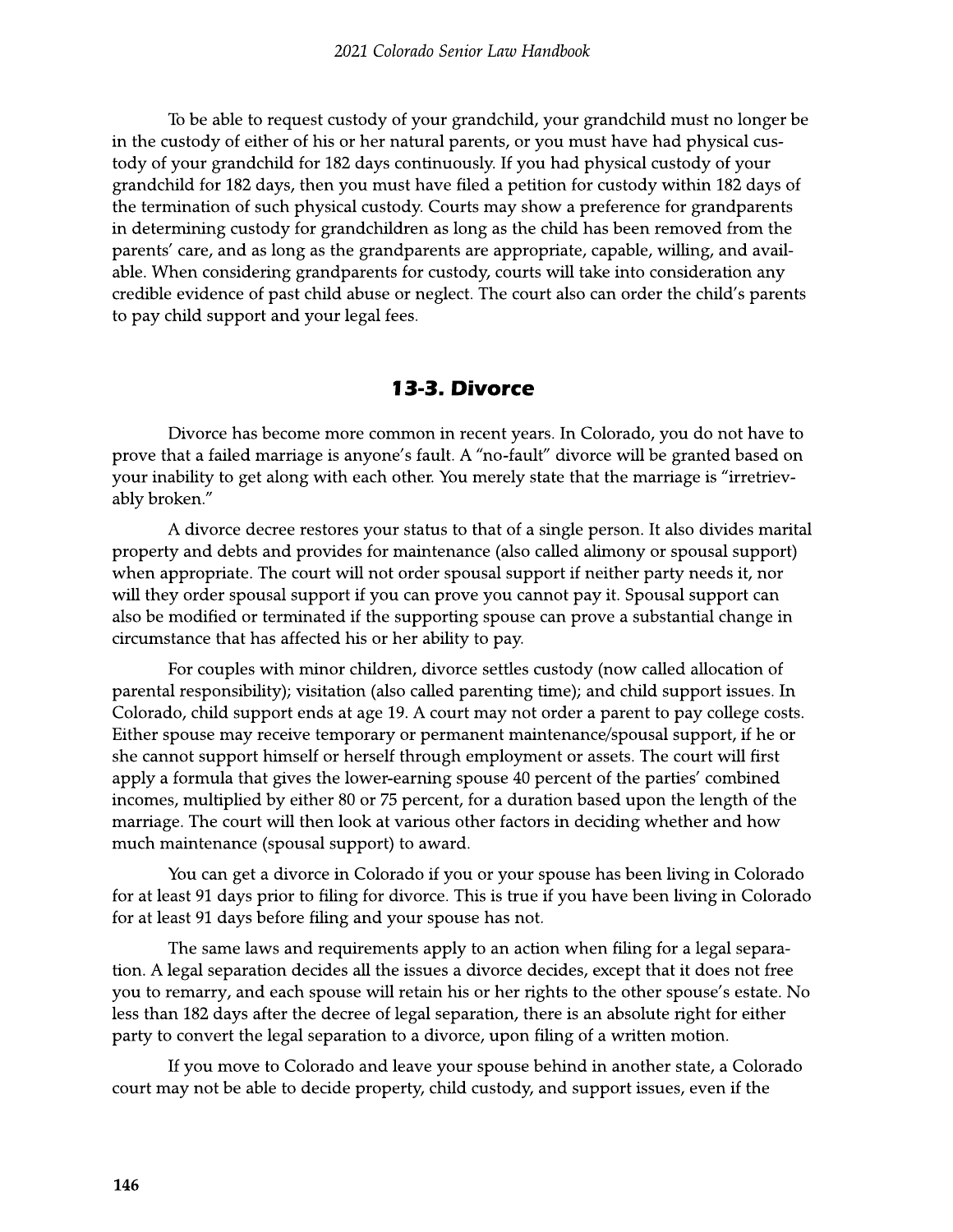# **Chapter 14**

# **Grandparent Custody and Visitation Issues**

Kara E. Clark, Esq.\* Larimer County Attorney's Office

## **SYNOPSIS**

- $14-1.$ **Grandparent Visitation Issues**
- $14-2.$ Motion to Intervene
- $14-3.$ Custody of Grandchildren
- 14-4. Resources

This chapter discusses issues that may arise involving grandparents and their grandchildren, specifically the rights to visit with grandchildren after family changes have occurred and the considerations involved when grandparents actually care for and raise their grandchildren, either temporarily or permanently.

# **14-1. Grandparent Visitation Issues**

Courts traditionally do not interfere with relationships between parents and children — or between grandparents and grandchildren — when the family of origin is intact and where the children's safety or welfare is not in danger. However, when adult children divorce or where litigation takes place between parents who have never married, grandparents and great-grandparents have the right, under Colorado law (C.R.S. § 19-1-117), to obtain court orders protecting their rights to visit with their grandchildren. The grandparent visitation statute allows courts to issue these orders in child custody cases that already have been filed with the courts. These cases involve:

1) Decrees of invalidity (annulment) of the parents' marriage, or decrees of dissolution of marriage (divorce) or legal separation, and cases where courts have entered orders allocating parental responsibility between parents who have never married;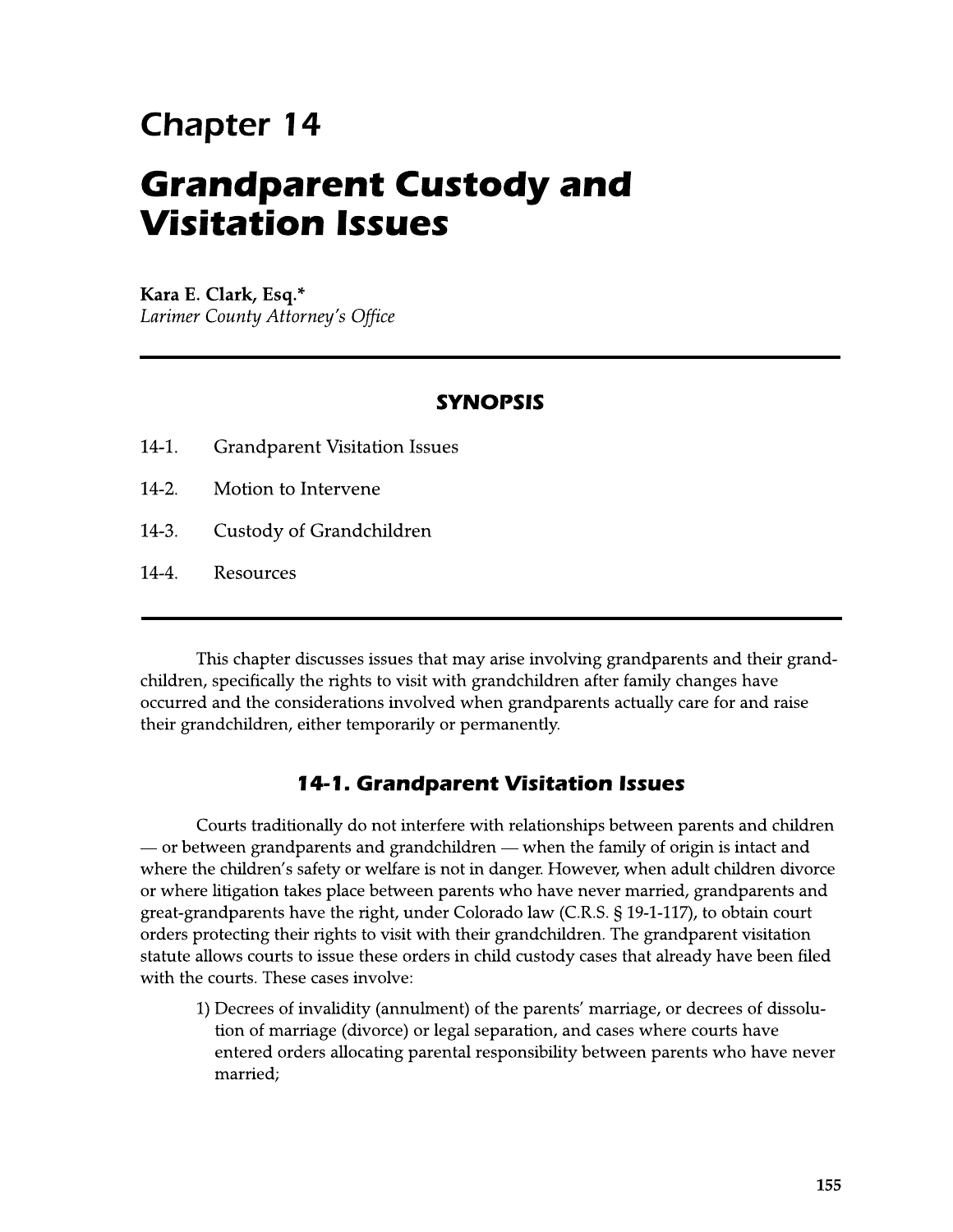- 2) Cases where parental responsibilities for children have been given to someone other than the child's parents, or the child has been placed outside of the home of a parent (except when a child has been placed for adoption or the adoption is final);
- 3) Cases where a parent, who is the child of the grandparent, has died; and
- 4) Cases where children have been removed from the care of their parents by the state due to abuse or neglect.

Where issues concerning a child's welfare have never been brought before a court — where families are intact and no court has been involved in the parent-child relationship -Colorado law does not permit grandparents or great-grandparents to sue those parents for visitation. This is because in an intact family — where courts are not involved in children's issues — the decisions of parents for and about their children are private matters; the rights of parents to raise their children in intact families and to make decisions in what they believe to be their children's best interests are constitutionally protected.

# 14-2. Motion to Intervene

In cases where a court has become involved in a child's life, however, grandparents and great-grandparents may intervene - or may file independent legal actions - seeking court orders requiring parents to permit visitation and contact with their grandchildren. In order to obtain such an order in cases where this is legally possible, the grandparent must first file a motion to intervene and become a party to the case. He or she may then file a motion for grandparent visitation. This written request must be supported with a sworn affidavit reciting the facts supporting the grandparent's claim and must specifically state why this visitation is in the best interests of the grandchild. Each birth parent or other custodian of the child must receive a copy of both documents. Any parent or custodian can file a response and opposing affidavits. If no one asks for a hearing, then the court reviews the affidavits and the motions and can order visitation only if it determines that such is in the best interests of the child. If either side asks for a hearing, the court must hold one. The court then decides what visitation, if any, is in the best interests of the child and enters the appropriate order.

The court, in these cases, is required to make its decisions in the best interests of the child. The Colorado Supreme Court has said that the trial courts are required to give the parent's decisions concerning grandparent visitation special weight and significance. The trial court cannot simply substitute its own opinion for the decisions of the parent; the parent's determination is given preference and is presumed to have been made in the child's best interests. The grandparent's proof must overcome this presumption; the grandparent must establish by clear and convincing evidence that the visitation he or she seeks is in the best interests of the child. A grandparent can prove this by establishing, for example, that the parent denying visitation is unfit to make that decision. He or she might prove that the parent's decision is affirmatively wrong and that it is, in fact, psychologically harmful to the child. The grandparent can prove that visitation with the child — contrary to the parent's belief - is affirmatively in the child's best interests, but this has to be shown by clear and convincing evidence.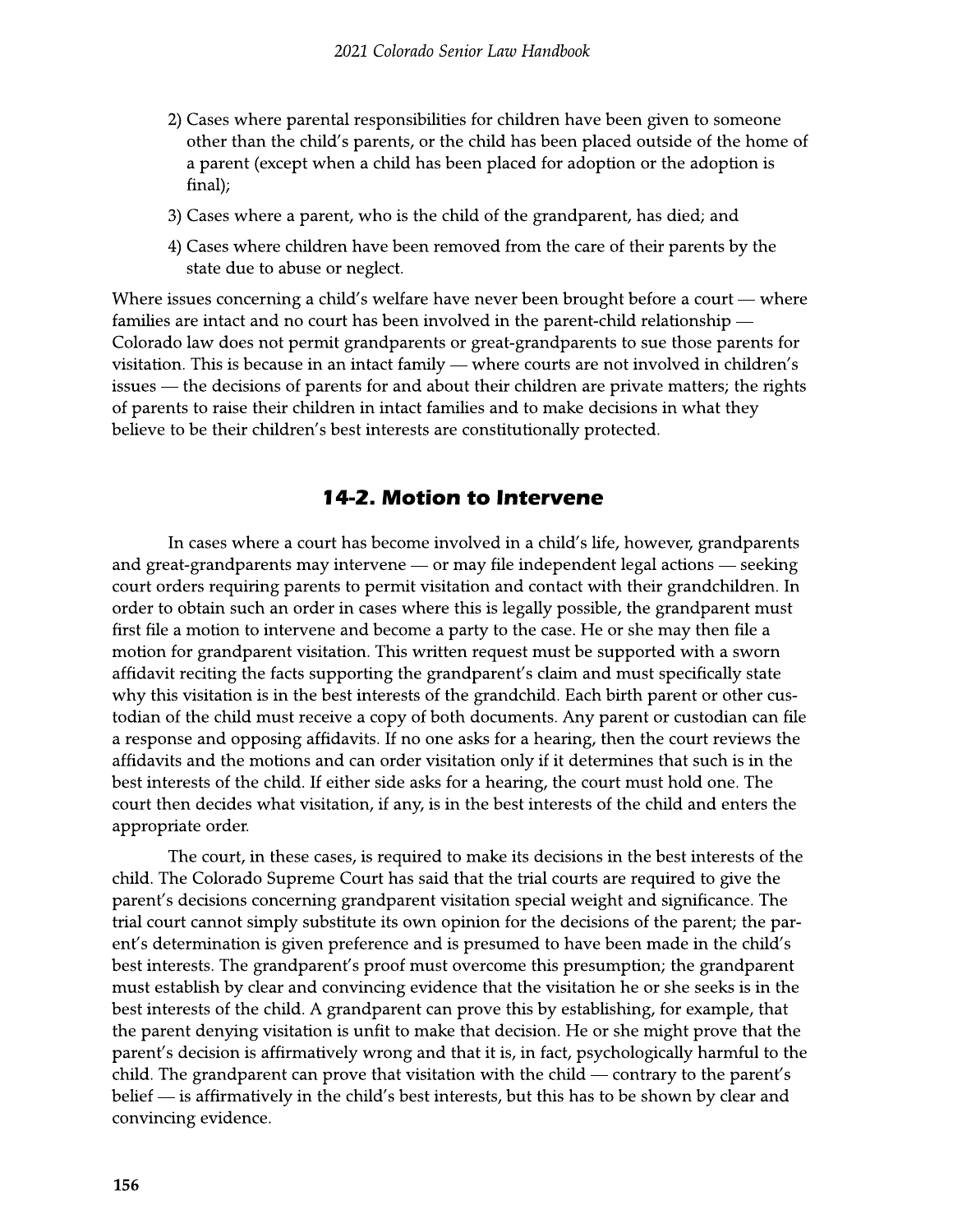There is an important limitation on the court's power, even if it decides to order grandparent and great-grandparent visitation: it cannot order a parent not to move outside of Colorado in order to preserve a previously adopted visitation schedule. The previous order concerning grandparent visitation would have to be modified, in the child's best interests, to accommodate the move.

Additionally, a grandparent or great-grandparent cannot interfere with a parent's wishes regarding religious training. A court cannot order that a grandparent or great-grandparent have visitations in order to take the child to religious services.

Sometimes, after a divorce, one parent remarries and the new stepparent adopts the grandchild. This type of an adoption does not take away the biological grandparents' right to visitation with their grandchildren. However, if parental rights are terminated in a dependency and neglect proceeding and if the grandchildren are adopted by an entirely new family, the grandparents' rights to visitation with the adopted child will be severed.

If the grandparent visitation order is violated by the custodian of the child, the grandparent can ask the court to enforce the order. The grandparent seeking enforcement of the order must file a verified motion describing when and how the custodian violated the order. The court has to determine if the violation really occurred, and it must also decide whether there is likely to be substantial and continuing noncompliance with the order. The court can then (1) deny the motion, if the allegations in the motion are not adequate; (2) schedule a hearing and give notice of the date and time of the hearing to both sides; or (3) order the parties to attend mediation — and if it fails, the court can schedule a hearing. If the court decides the custodian or the parent violated the order, it can impose additional terms and conditions, modify the order to meet the child's best interests, require the custodian or the parent to post a bond or security to ensure future compliance with the court's order, or require makeup visitation. In addition, the court could hold the violator in contempt of court and impose a fine or jail sentence. The court also has the power to make the violator of the order repay the grandparent for his or her costs and attorney fees.

A motion for grandparent visitation may only be filed once every two years, unless the court finds good cause. If a grandparent files a motion and there is not good cause, he or she may have to pay the parent's attorney fees and costs.

# 14-3. Custody of Grandchildren

More and more frequently, it seems, grandchildren actually live with their grandparents or great-grandparents — rather than with either one of their birth parents — and grandparents raise these children to adulthood. Over 70,000 Colorado grandparents are responsible for the care of their grandchildren, who live with them. This creates a special set of concerns.

#### **Power of Attorney**

If the parent(s) and the grandparents agree to such an arrangement on a temporary basis, the parent needs to make sure that the grandparents have the power to make medical decisions for the children, take them in or out of school, or make any other decisions in their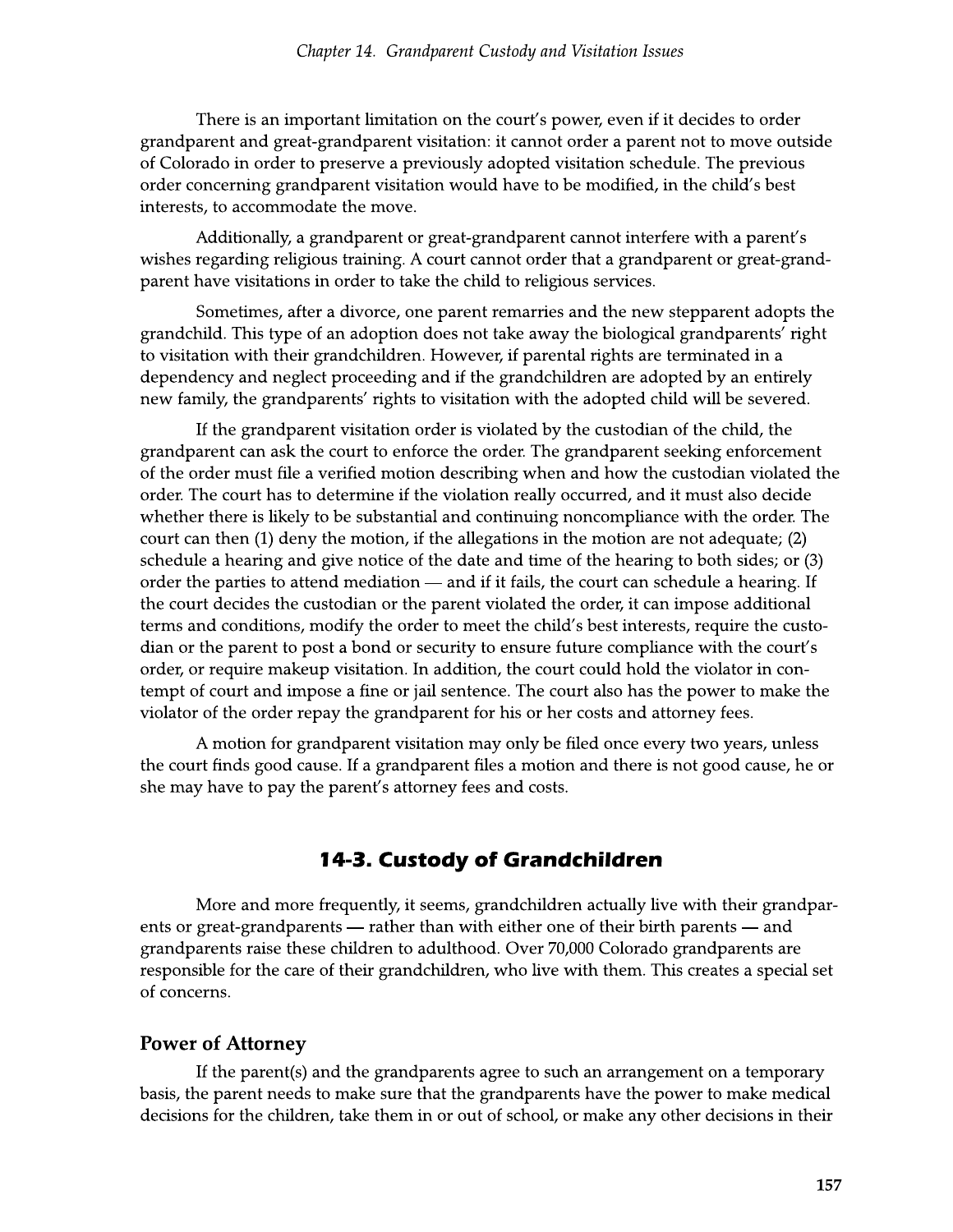best interests that birth parents ordinarily make. This can be accomplished through a power of attorney where the mother, father, or both temporarily assign their parental rights and responsibilities to the grandparents. A power of attorney is a formal legal document and should be prepared by a lawyer and verified (signed in front of a notary public) by the parents and the grandparents. These assignments are temporary, can only last for a maximum of 12 months, and can be revoked by the parent at any time. The assignment through a power of attorney does not impact the rights of the parent. Such a power of attorney can be used, for example, if a child needs medical treatment and the grandparent needs to prove that he or she has the authority to consent to the treatment or assume financial responsibility for it. The grandparent cannot use this power to consent to the adoption or marriage of the grandchild.

## Guardianship

If more permanent arrangements for custody are contemplated, a grandparent may want to seek legal guardianship of a grandchild. See C.R.S. SS 15-14-201, et seq. This could also be important if a child has income or the right to money (such as a personal injury settlement) that, for one reason or another, cannot or should not be controlled by the parent. A grandparent can file a request with the district court to be appointed a legal guardian or conservator for a grandchild. A parent must be notified of this request; if the parent objects, the grandparent must be prepared to convince a judge, at a hearing, that this request is appropriate. Children over the age of 12 must also be given notice of a grandparent's request for guardianship. Children 12 and older have the right to consent, or refuse to consent, to the appointment of a guardian. A court can appoint the grandparent guardian over the objection of the parent and/or child if the court finds that appointing a guardian is in the best interest of the child. If a parent agrees to the guardianship of the child, the parent may revoke consent at any time.

## **Allocation of Parental Responsibilities**

It may become necessary for a grandparent to seek legal decision-making and parental responsibilities for a grandchild. This used to be called "custody"; it is now called the "allocation of parental responsibilities." See C.R.S. § 14-10-123. In Colorado, this is possible — even over the birth parent's objections — under certain circumstances. To have such a request considered by the court, a grandparent must be able to prove that the child is not presently in the physical care of one of his or her parents or that the grandparent had the physical care of the child for a period of 182 days or more and that no more than 182 days has passed since the child left the grandparent's physical care.

Whether a grandparent or other non-parent has had a child in his or her "physical care" depends upon the nature, duration, and frequency of the contact between the grandparent and the grandchild as well as the parent(s) and child. The grandparent's physical care need not be uninterrupted or exclusive of the parent's care. The court should consider the amount of time a child has spent in the actual physical possession of the grandparent and the psychological bonds grandparents or other non-parents develop with children who have been in their physical care and control for a significant period of time.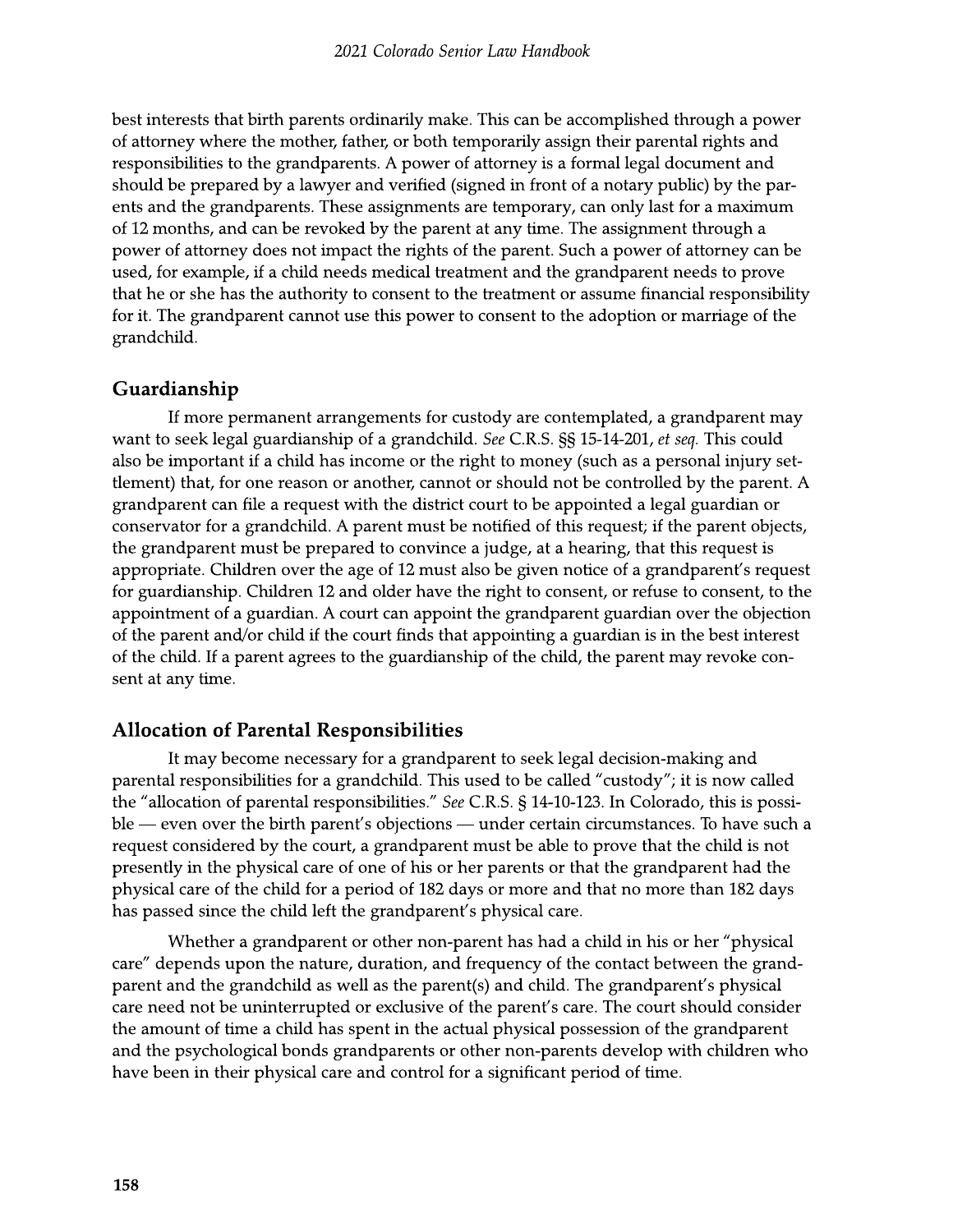The case must be filed in the county where the child permanently lives or where the child is located. Notice of the petition for allocation of parental responsibilities must be provided to the birth parents, to any legal guardians, and to any custodian or other person who has been allocated parental responsibilities previously. These individuals must be given an opportunity to respond, in writing, or appear in court and be heard.

If a case has already been filed involving the children and biological parents (for example, a divorce or, in the case of unmarried parents, an allocation of parental responsibilities), the grandparents or great-grandparents should file a motion to intervene in the existing case. After the grandparents or great-grandparents have intervened and are made parties to the existing case, they can file a petition for allocation of parental responsibilities.

The court is required to make the decision as to allocation of parental responsibilities in the best interests of the child. The factors that the court is required to consider include:

- 1) The wishes of the parents;
- 2) The wishes of the child if he or she is mature enough to express a reasoned preference;
- 3) The relationship of the child, parents, grandparents, family members, and any other people who affect the child's best interests;
- 4) The child's adjustment to home, school, and community;
- 5) The mental and physical health of all parties involved;
- 6) The adults' respective abilities to encourage the sharing of love and contact between the child and the other parties;
- 7) The past pattern of the parents' and grandparents' involvement with the child;
- 8) Credible evidence of a history of child abuse or neglect on the part of the parents or grandparents; and
- 9) The abilities of the adults to put the child's needs and best interests ahead of their own.

It may be possible to have a child and family investigator or parental responsibilities evaluator appointed by the court to make an investigation into these issues and make a report recommending an outcome that would be in the child's best interests. The court has the power to order the adults involved to cooperate with the evaluation. The evaluator has access to medical, mental health, educational, and other reports concerning the child, although the child's consent has to be obtained before these records are released to the evaluator if the child is more than 15 years old.

In the end, it is the court's responsibility — and the child's right — to have decisions concerning the allocation of parental responsibility be made in the child's best interests. These decisions can be modified by the court upon a finding that a modification would serve the best interests of the child.

Child support, Social Security benefits, and public assistance may be available to grandparents with the allocation of parental responsibilities (APR) orders. Child support may be ordered for the benefit of a grandparent with APR. The amount of support ordered will be according to Colorado statutory guidelines based on the parent's (or parents')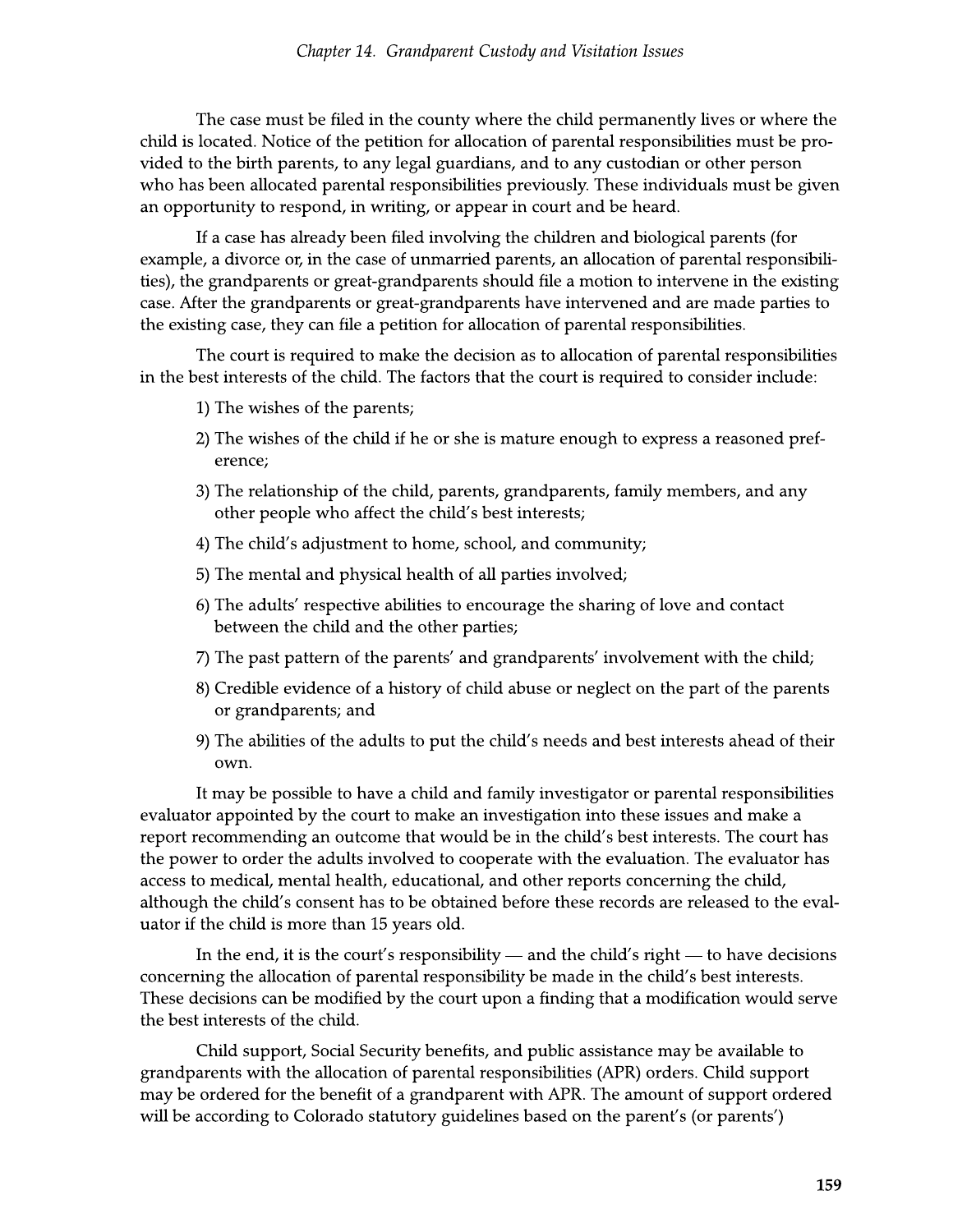income. Assistance in establishing and collecting support is available for a small application fee through the state agency for each county, known as the Child Support Enforcement Unit (CSEU).

The Social Security Administration may pay benefits to grandchildren if benefits are not payable on the work record of a parent. If a child is not receiving benefits from a parent when the grandparent retires, becomes disabled, or dies, the grandchild may then be able to qualify for benefits if certain conditions are met. Generally, the biological parents of the child must be deceased or disabled, or the grandchild must be legally adopted by the grandparent. In addition, the grandchild must have begun living with the grandparent before age 18 and received at least one-half of his or her support from the grandparent for the year before the month the grandparent became entitled to retirement or disability insurance benefits, or died. Also, the natural parent(s) of the child must not be making regular contributions to the child's support.

Means-tested public assistance programs, such as Medicaid and food stamps, may be accessed through the county departments of human services. Grandparents should contact their county for information and assistance.

# 14-4. Resources

#### **Colorado Legal Services**

Provides legal advice and statewide assistance for qualifying grandparents who are raising grandchildren:

www.coloradolegalservices.org

#### The Foundation for Grandparenting

Has innovative ideas for grandparents as parents and a large selection of books. Also involved in education, research, programming, and networking around grandparenting: www.grandmagazine.com

#### **Social Security Benefits for Grandchildren**

Provides advice on Social Security benefits: www.ssa.gov/people/parents/

#### Colorado State Judicial Branch

Forms available for court proceedings involving grandparent custody and visitation issues: www.courts.state.co.us/Forms/Forms List.cfm?Form Type ID=85

Many judicial districts have self-help centers where grandparents can receive assistance in filling out court forms. Employees of the self-help center cannot give legal advice, but may have additional information on resources specific to your community.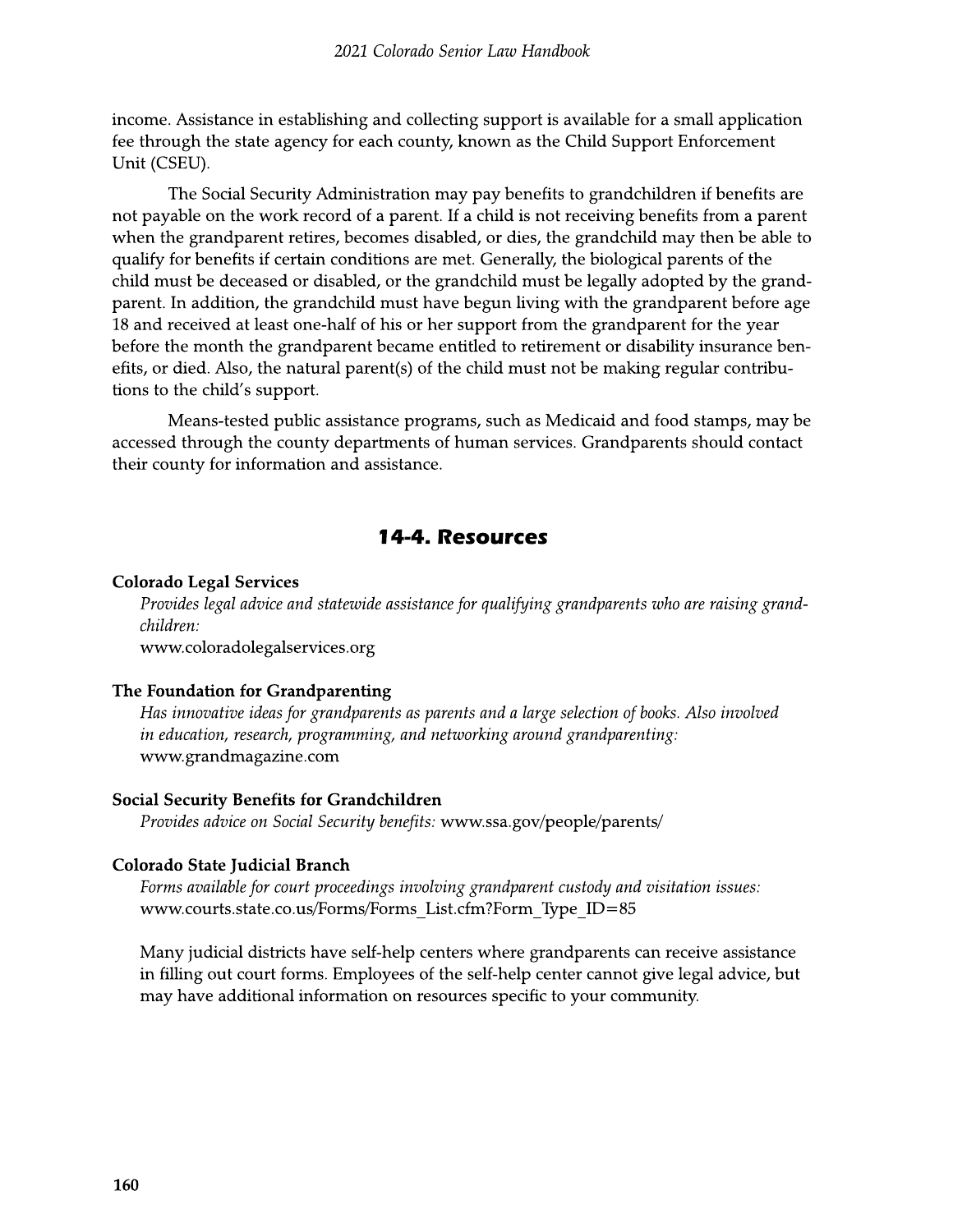#### **Catholic Charities - Kinship Caregiver Program**

Provides support groups, resource assistance, and training: https://ccdenver.org/kinship/ (720) 799-9254 (720) 799-9253 (en Español)

#### **Catholic Charities - Weld County**

Provides monthly kinship support groups: https://ccdenver.org/weld-county-services  $(970)$  353-6433

#### Colorado State University Extension - Relatives as Parents Program

Provides statewide support network of resources for grandparents: http://grg.colostate.edu/support-groups.php  $(970)$  491-1118

#### **Colorado Department of Human Services — Kinship Connection**

Provides statewide services: www.colorado.gov/pacific/cdhs/kinship-connection  $(303) 866 - 4617$ 

#### **Families First**

Provides statewide services, including support groups, parenting education classes, community resources, and a free telephone support line: https://shilohhouse.org/familiesfirst/  $(303) 695 - 7996$ 

<sup>\*</sup> The author would like to thank Magistrate Betty Strobel, Weld County Combined Courts, for her work on the chapter in 2008, and also Paul J. Kyed, Esq., for his review of the chapter for the 2009 Edition.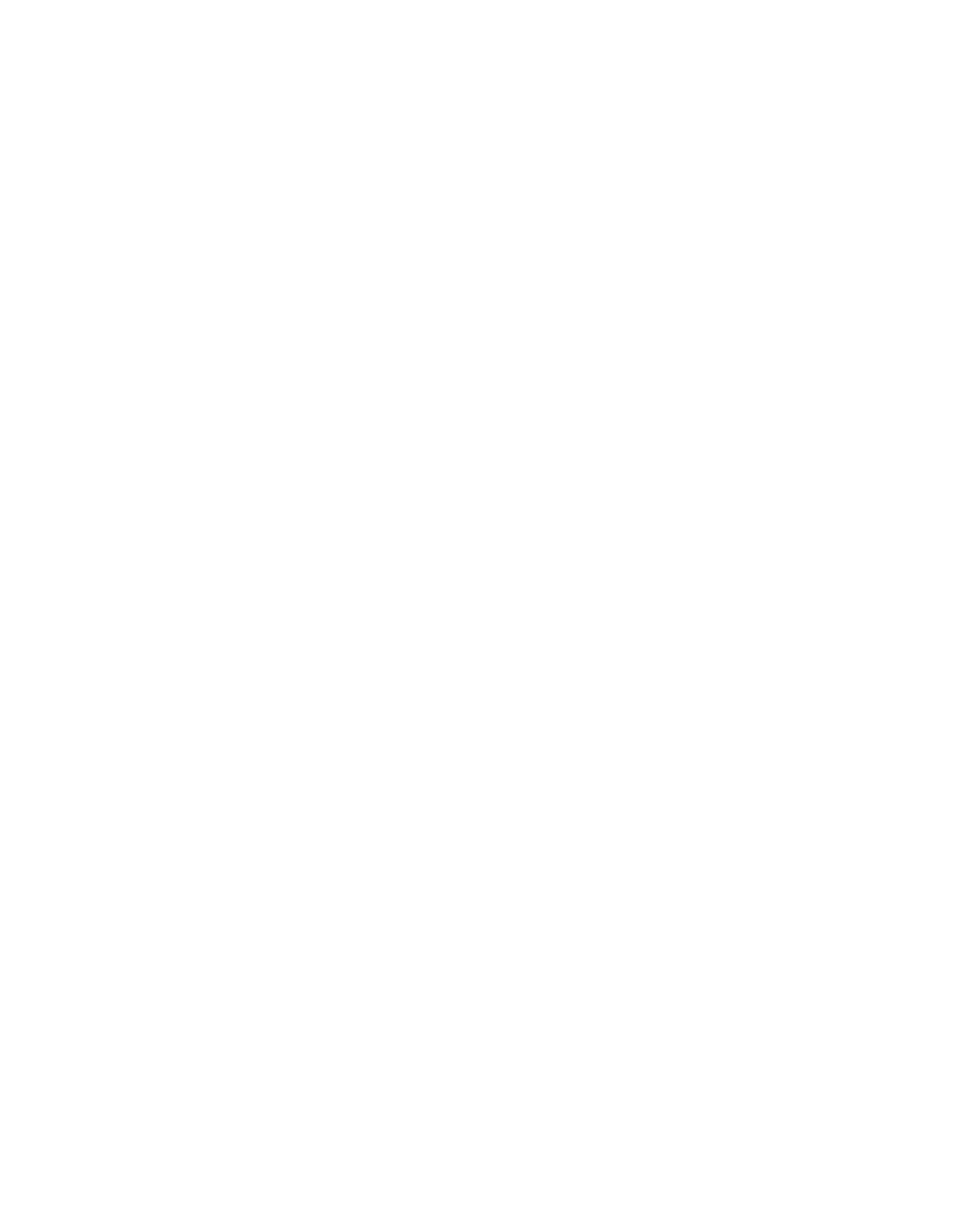# **Chapter 15 Estate Planning: Wills, Trusts, and Your Property**

Clara Brown Shaffer, Esq. Brown & Brown, P.C.

# **SYNOPSIS**

Overview of Lifetime and Post-Mortem Distributions of Your Assets  $15-1.$ 

 $15-2.$ **Ownership of Property** 

Types of Estate Planning Techniques  $15-3.$ 

 $15-4.$ **Additional Information** 

 $15-5.$ Resources

Estate planning is a process designed to help people ensure their assets are distributed upon their death in accordance with their wishes. In some circumstances, when an individual has a taxable estate, complex planning is used to minimize the amount of estate tax due upon the person's death. Estate planning also allows clients to name people to act on their behalf in financial and medical situations when the client is unable to do so, and allows a client to name a guardian and/or conservator for a minor or disabled child.

Many options are available to you when planning how to pass on your estate. To plan the distribution of your assets, you must decide what to give away, when to give it, who will receive it, and when they will receive it. You also may want to consider some methods that are less expensive and others that will reduce any estate taxes.

This chapter addresses important estate planning issues, such as making a will, distribution of assets when there is no will, the probate process, bank account options, trusts, life insurance, and estate taxes.

Wills, trusts, and documents of ownership that transfer assets can be very complex. This chapter explains the basics of each of these choices, and some of the advantages and disadvantages they present. With this information, you will be able to seek further legal advice about the choices that would benefit you and your family the most. For many people, talking to a lawyer about end-of-life issues can be uncomfortable; however, most people who complete the process are rewarded with a sense of relief and certainty that their wishes will be carried out.